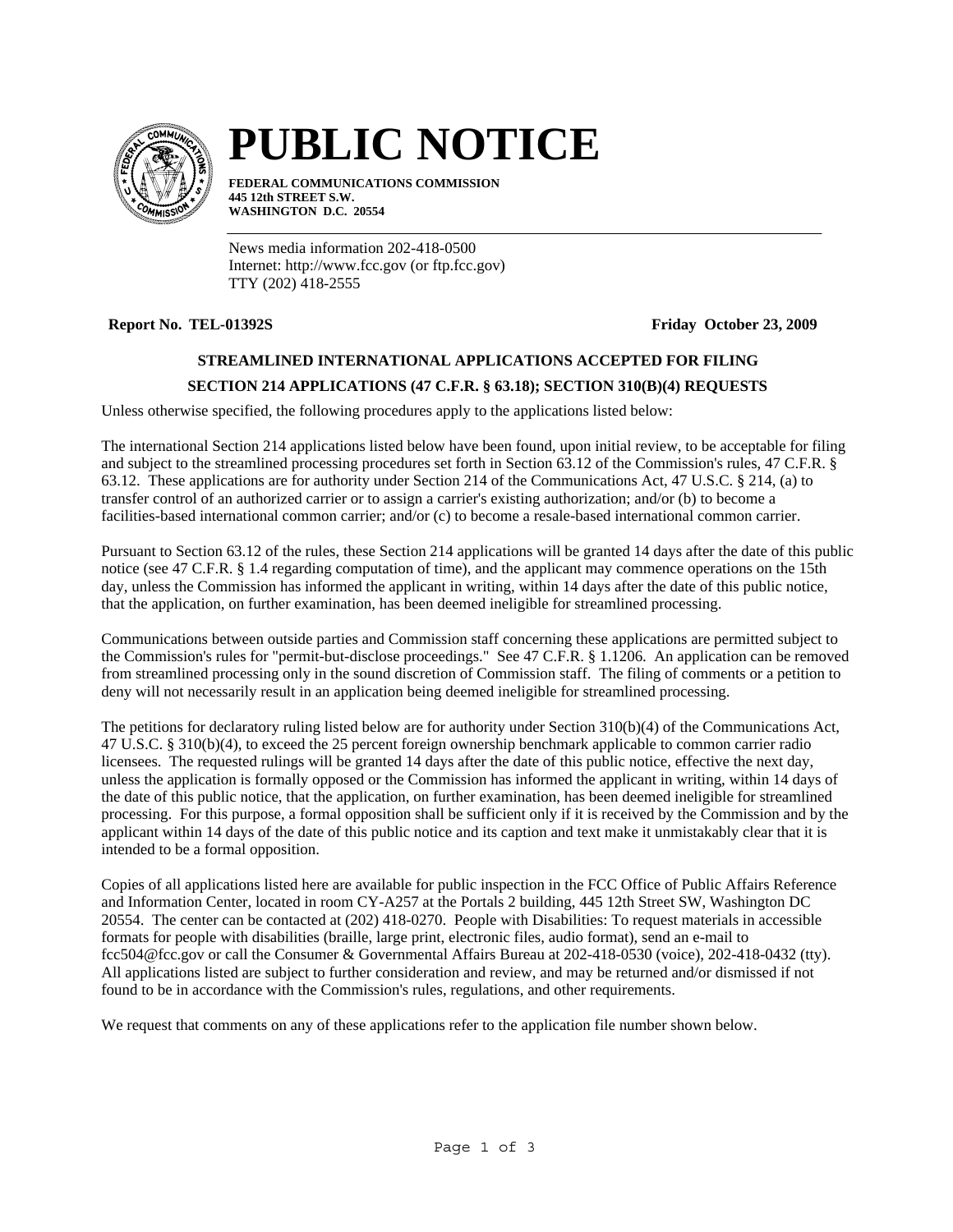| ITC-214-20091008-00440<br>Ε<br>Netsmart Communications, LLC                                                                                                                                                                                                                   |
|-------------------------------------------------------------------------------------------------------------------------------------------------------------------------------------------------------------------------------------------------------------------------------|
| <b>International Telecommunications Certificate</b>                                                                                                                                                                                                                           |
| Global or Limited Global Facilities-Based Service, Global or Limited Global Resale Service<br>$Service(s)$ :                                                                                                                                                                  |
| Application for authority to provide facilities-based service in accordance with section $(3.18(e)(1))$ of the Commission's rules, and also to provide<br>resale service in accordance with section $63.18(e)(2)$ of the Commission's rules, 47 C.F.R. § $63.18(e)(1)$ , (2). |
| ITC-214-20091009-00442<br>Ε<br>International Network Solutions, LLC                                                                                                                                                                                                           |
| International Telecommunications Certificate                                                                                                                                                                                                                                  |
| Global or Limited Global Resale Service<br>Service(s):                                                                                                                                                                                                                        |
| Application for authority to provide resale service in accordance with section 63.18(e)(2) of the Commission's rules, 47 C.F.R. § 63.18(e)(2).                                                                                                                                |
| ITC-214-20091013-00439<br>$\mathbf E$<br>Assure Telecom, LLC                                                                                                                                                                                                                  |
| International Telecommunications Certificate                                                                                                                                                                                                                                  |
| Global or Limited Global Facilities-Based Service, Global or Limited Global Resale Service<br>Service(s):                                                                                                                                                                     |
| Application for authority to provide facilities-based service in accordance with section $63.18(e)(1)$ of the Commission's rules, and also to provide<br>resale service in accordance with section $63.18(e)(2)$ of the Commission's rules, 47 C.F.R. § $63.18(e)(1)$ , (2).  |
| ITC-214-20091016-00443<br>Ε<br>Family Communications, LLC                                                                                                                                                                                                                     |
| International Telecommunications Certificate                                                                                                                                                                                                                                  |
| Global or Limited Global Resale Service<br>Service(s):                                                                                                                                                                                                                        |
| Application for authority to provide resale service in accordance with section $63.18(e)(2)$ of the Commission's rules, 47 C.F.R. § 63.18(e)(2).                                                                                                                              |
| ITC-214-20091019-00447<br>Ε<br>Utility Telephone, Inc.                                                                                                                                                                                                                        |
| International Telecommunications Certificate                                                                                                                                                                                                                                  |
| Global or Limited Global Facilities-Based Service, Global or Limited Global Resale Service<br>Service(s):                                                                                                                                                                     |
| Application for authority to provide facilities-based service in accordance with section $63.18(e)(1)$ of the Commission's rules, and also to provide<br>resale service in accordance with section $63.18(e)(2)$ of the Commission's rules, 47 C.F.R. § $63.18(e)(1)$ , (2).  |
| ITC-214-20091021-00448<br>$\mathbf{E}% _{0}$<br>TCA Services Corp.                                                                                                                                                                                                            |
| <b>International Telecommunications Certificate</b>                                                                                                                                                                                                                           |
| Global or Limited Global Resale Service<br>Service(s):                                                                                                                                                                                                                        |
| Application for authority to provide resale service in accordance with section 63.18(e)(2) of the Commission's rules, 47 C.F.R. § 63.18(e)(2).                                                                                                                                |
| ITC-214-20091021-00449<br>$\mathbf{E}% _{0}$<br><b>7Seas Connect LLC</b>                                                                                                                                                                                                      |
| <b>International Telecommunications Certificate</b>                                                                                                                                                                                                                           |
| Global or Limited Global Resale Service<br>Service(s):                                                                                                                                                                                                                        |
| Application for authority to provide resale service in accordance with section $63.18(e)(2)$ of the Commission's rules, 47 C.F.R. § 63.18(e)(2).                                                                                                                              |